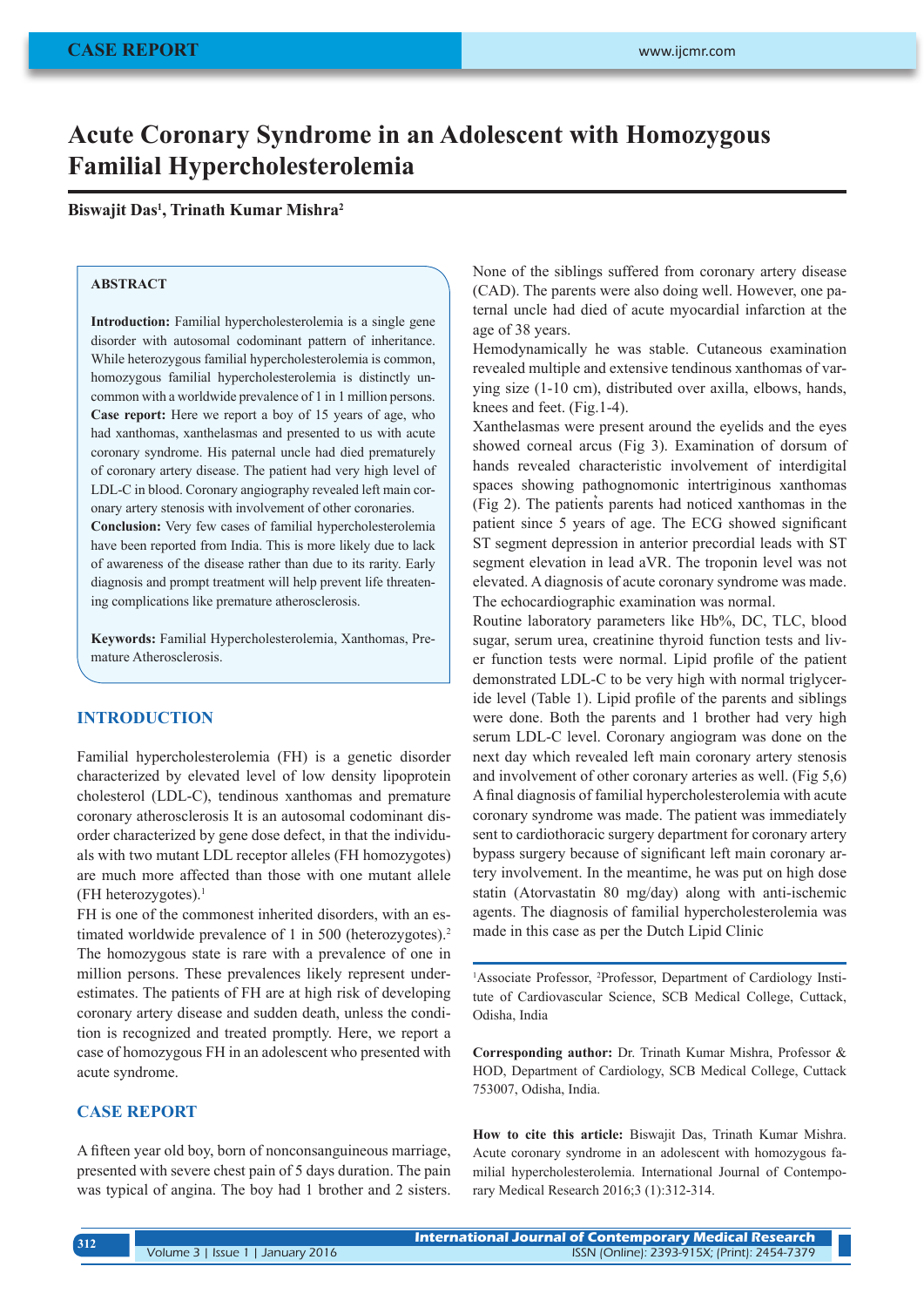|                                                              | <b>Total</b> | $LDL - C$ | $TG$ (mg/ | HDL     |  |
|--------------------------------------------------------------|--------------|-----------|-----------|---------|--|
|                                                              | choles-      | (mg/dl)   | dl)       | (mg/dl) |  |
|                                                              | terol        |           |           |         |  |
|                                                              | (mg/dl)      |           |           |         |  |
| Patient                                                      | 1080         | 923       | 168       | 40      |  |
| Father                                                       | 389          | 281       | 159       | 43      |  |
| Mother                                                       | 413          | 295       | 160       | 38      |  |
| <b>Brother</b>                                               | 390          | 267       | 138       | 44      |  |
| Eldest sister                                                | 197          | 106       | 145       | 45      |  |
| Elder sister                                                 | 401          | 308       | 156       | 37      |  |
| Table 1: Lipid profile of the patient and the family members |              |           |           |         |  |

| <b>Group 1: Family history</b>                                     | <b>Points</b>  |  |  |
|--------------------------------------------------------------------|----------------|--|--|
| (i) First-degree relative with known premature $(<55$              |                |  |  |
| years, men; <60 years, women) coronary heart                       |                |  |  |
| disease (CHD) OR                                                   |                |  |  |
| (ii) Eirst-degree relative with known LDL cholesterol              | 1              |  |  |
| $>95$ <sup>th</sup><br>percentile by age and gender for country OR |                |  |  |
| (iii) First-degree relative with tendon xanthoma and/              | $\overline{2}$ |  |  |
| or corneal arcus OR                                                |                |  |  |
| (iv) Child(ren) <18 years with LDL cholesterol >95 <sup>th</sup>   | $\overline{2}$ |  |  |
| percentile by age and gender for country                           |                |  |  |
| Group 2: clinical history                                          |                |  |  |
| (i) Subject has premature $(\leq 55$ years, men; $\leq 60$         | $\mathfrak{D}$ |  |  |
| years, women) CHD                                                  |                |  |  |
| (ii) Subject has premature $(\leq 55$ years, men; $\leq 60$        | 1              |  |  |
| years, women) cerebral or peripheral vascular                      |                |  |  |
| disease                                                            |                |  |  |
| <b>Group 3: physical examination</b>                               |                |  |  |
| (i) Tendon xanthoma                                                | 6              |  |  |
| (ii) Corneal arcus in a person, <45 years                          | 4              |  |  |
| Group 4: biochemical results (LDL cholesterol)                     |                |  |  |
| $>8.5$ mmol/L ( $>325$ mg/dL)                                      | 8              |  |  |
| 6.5–8.4 mmol/L $(251–325 \text{ mg/dL})$                           | 5              |  |  |
| 5.0-6.4 mmol/L (191-250 mg/dL)                                     | 3              |  |  |
| 4.0-4.9 mmol/L (155-190 mg/dL)                                     | 1              |  |  |
| Group 5: molecular genetic testing (DNA analysis)                  |                |  |  |
| (i) Causative mutation shown in the LDLR, APOB,                    | 8              |  |  |
| or PCSK9 Genes                                                     |                |  |  |
| A 'definite FH' diagnosis can be made if the subject scores .8     |                |  |  |

points. A 'probable FH' diagnosis can be made if the subject scores 6 to 8 points. A 'possible FH' diagnosis can be made if the subject scores 3 to 5 points. An 'unlikely FH' diagnosis can be made if the subject scores 0 to 2 points. Use of the diagnostic algorithm: per group only one score, the highest applicable, can be chosen. For example, when coronary heart disease and tendon xanthoma as well as dyslipidaemia are present in a family, the highest score for family history is 2. However, if persons with elevated LDL cholesterol levels as well as premature coronary heart disease are present in a family, but no xanthoma or children with elevated LDL cholesterol levels or a causative mutation are found, then the highest score for family history remains 1.

**Table-2:** Dutch Lipid Clinic Network criteria for diagnosis of heterozygous familial hypercholesterolemia in adults

#### **Network Criteria. (Table 2)3**

A diagnosis of homozygous familial hypercholesterolemia was made because of of significant left main coronary ar-



**Figure-1:** Xanthomas over the elbows; **Figure-2:** Intertriginous xanthomas



**Figure-3:** Xanthelasmas; **Figure-4:** Xanthomas over the knees



**Figure-5:** CAG (AP cranial view) showing involvement of Left main and LAD & LCX; **Figure-6:** CAG (AP caudal view) showing involvement of Left main and LAD & LCX

tery involvement. In the meantime, he was put on high dose statin (Atorvastatin 80 mg/day) along with anti-ischemic agents.

### **DISCUSSION**

Familial hypercholesterolemia is one of the commonest inherited disorder, though the frequency is considerably higher in some populations because of a founder effect. There is no true estimate of people diagnosed with familial hypercholesterolemia in India. Patients coming to hospitals are screened for their cholesterol levels only without any emphasis on the diagnosis of familial hypercholesterolemia. In western countries, definite criteria for FH have been laid down and cascade screening is routinely done to diagnose FH.<sup>3</sup> Reports of homozygous FH are still rare from India and only few cases have been reported. Scant reports may have been due to lack of awareness of the disorder as Indians migrated and settled in Africa have an increased frequency of FH.7